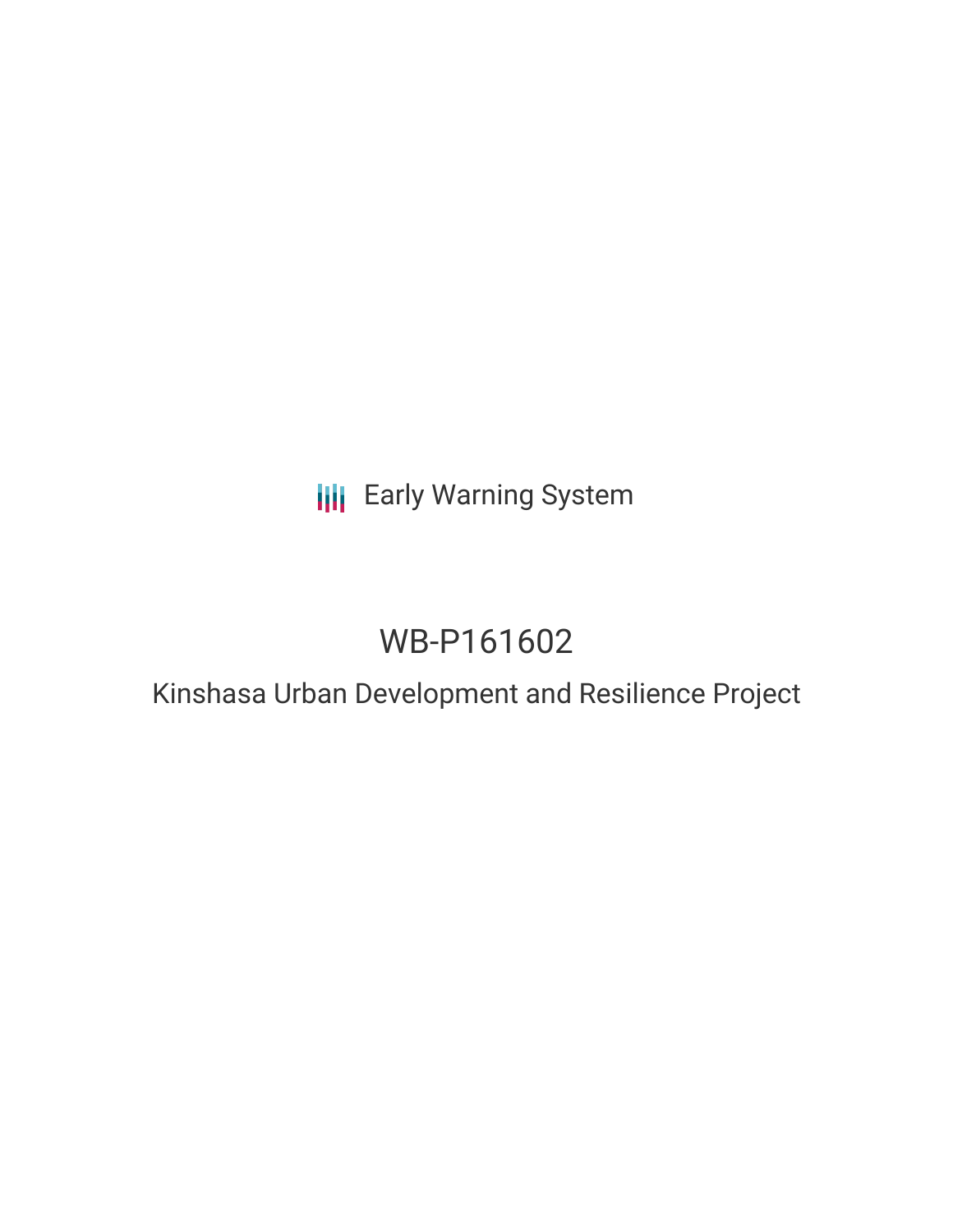

#### **Quick Facts**

| <b>Countries</b>               | Congo, Democratic Republic of                  |
|--------------------------------|------------------------------------------------|
| <b>Financial Institutions</b>  | World Bank (WB)                                |
| <b>Status</b>                  | Proposed                                       |
| <b>Bank Risk Rating</b>        | B                                              |
| <b>Voting Date</b>             | 2018-06-14                                     |
| <b>Borrower</b>                | Government of the Democratic Republic of Congo |
| <b>Sectors</b>                 | Industry and Trade                             |
| <b>Investment Amount (USD)</b> | \$150,00 million                               |
| <b>Project Cost (USD)</b>      | \$150,00 million                               |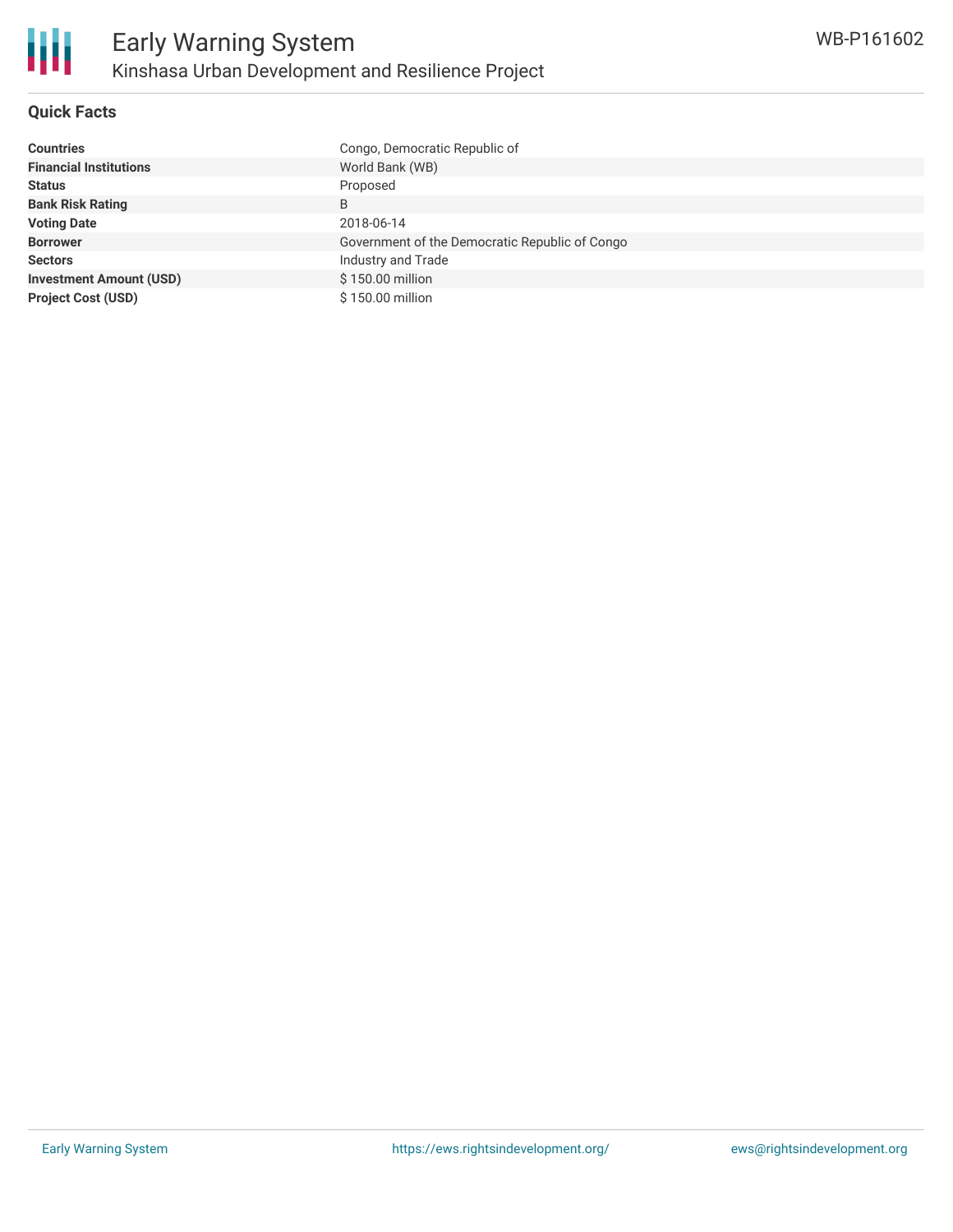

### **Project Description**

Proposed Development Objective(s) is to improve the living conditions and socio economic opportunities for the residents of targeted poor and vulnerable neighborhoods through selected investments and to strengthen the urban planning and management capacity of the

City-Province of Kinshasa.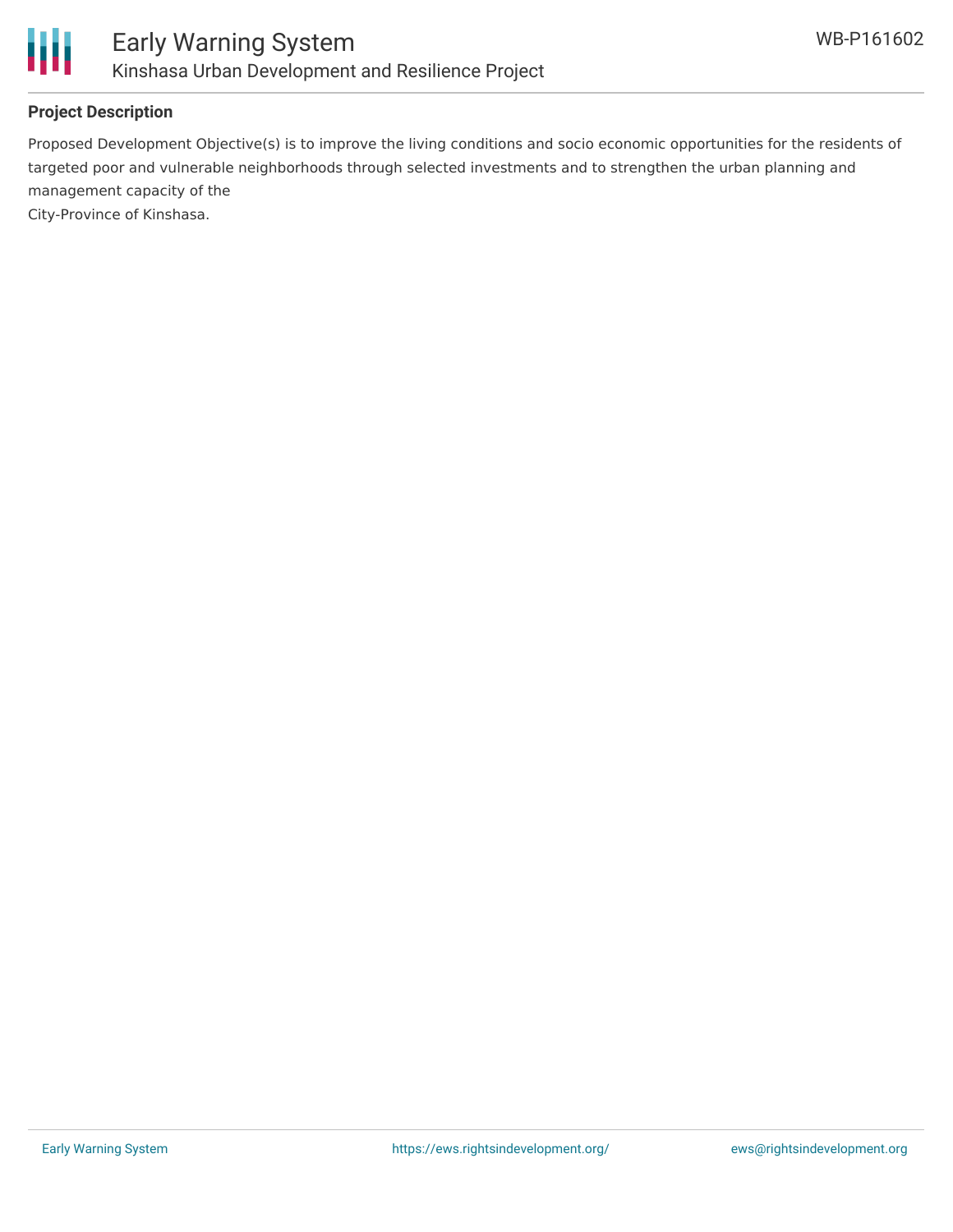

### **Investment Description**

World Bank (WB)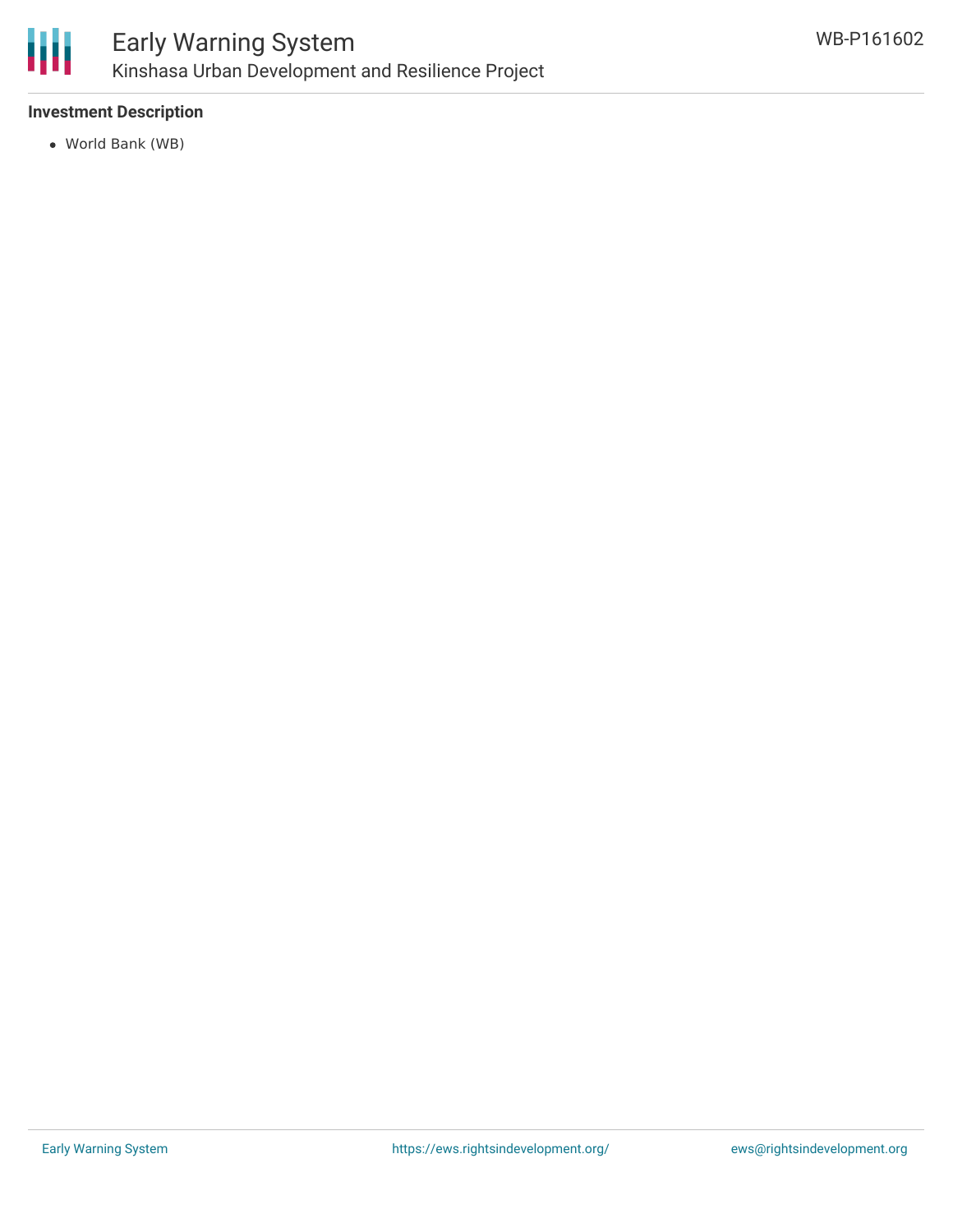

#### **Contact Information**

Government of the Democratic Republic of Congo Henri Yav Mulang Minister of Finance

h.yav@minfinrdc.com

ACCOUNTABILITY MECHANISM OF WORLD BANK

The World Bank Inspection Panel is the independent complaint mechanism and fact-finding body for people who believe they are likely to be, or have been, adversely affected by a World Bank-financed project. If you submit a complaint to the Inspection Panel, they may investigate to assess whether the World Bank is following its own policies and procedures for preventing harm to people or the environment. You can contact the Inspection Panel or submit a complaint by emailing ipanel@worldbank.org. You can learn more about the Inspection Panel and how to file a complaint at:

http://ewebapps.worldbank.org/apps/ip/Pages/Home.aspx.